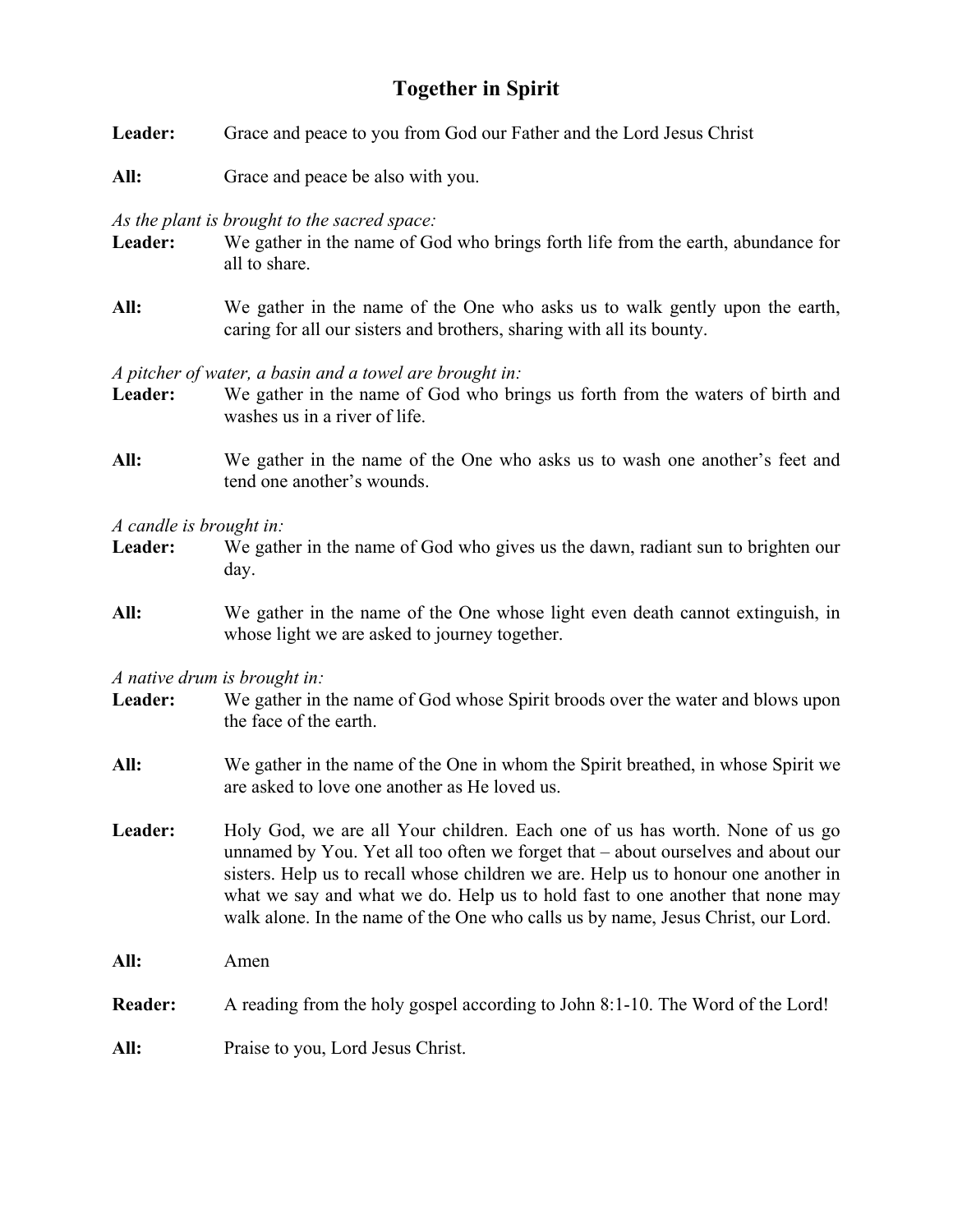**MC:** In the spirit of "turning weapons into ploughshares," take a stone, the weapon in the Gospel story. Befriend this gift of creation. You will notice that it bears the name of a woman on it. Over the past 20 years, approximately 500 Aboriginal women have gone missing in communities across Canada. Yet government, the media and Canadian society continue to remain silent.

> These were poor women, many from the Vancouver area, but also from Winnipeg, Regina, Edmonton, Kenora, Thunder Bay, Fredericton and so many other communities, large and small, across this country. Most were young, involved in the sex trade. They struggled with drugs and alcohol. Some suffered from the effects of Fetal Alcohol Syndrome, and many were victims of childhood sexual abuse. Every one of them grew up in a foster home. In other words, their lives bore all the markings of violence.

> But these women also had families, hopes and dreams. They left behind grieving communities – grandmothers, mothers, fathers, sisters, brothers and, sadly, young children of their own. These young women belonged somewhere and were loved.

> Now take a few minutes to pray for your sister in spirit, to pray that deep wrongs may be righted, to give her honour and respect.

*After a brief time of silence:*

**MC:** We will build a memorial cairn: Place your stone in the shell found on your table. Select one person from your table to come forward to the sacred space to place your stones in memory of the women who are missing or who are known to have died. As we sing:

## **Hymn:**

- **Left Side:** God, Your Son Jesus knew the violence of this world and bore on His body the marks of others' hatred.
- **Right Side:** Forgive us for the times we have ignored the violence done to others and seen it only as a footnote in the daily news.
- Left Side: Forgive us for the times we have accepted the violence done to others and called it the consequence of their life style.
- **Right Side:** Forgive us for the times we have contributed to the violence done to others by our attitudes, prejudice or lack of compassion.
- Left Side: Forgive us, Lord, and may Your mercy help us to change.
- All: We ask this in the name of Jesus, both victim and victor. Amen!
- Leader: God loves us. God forgives us. God empowers us to begin life anew.
- **All:** Amen